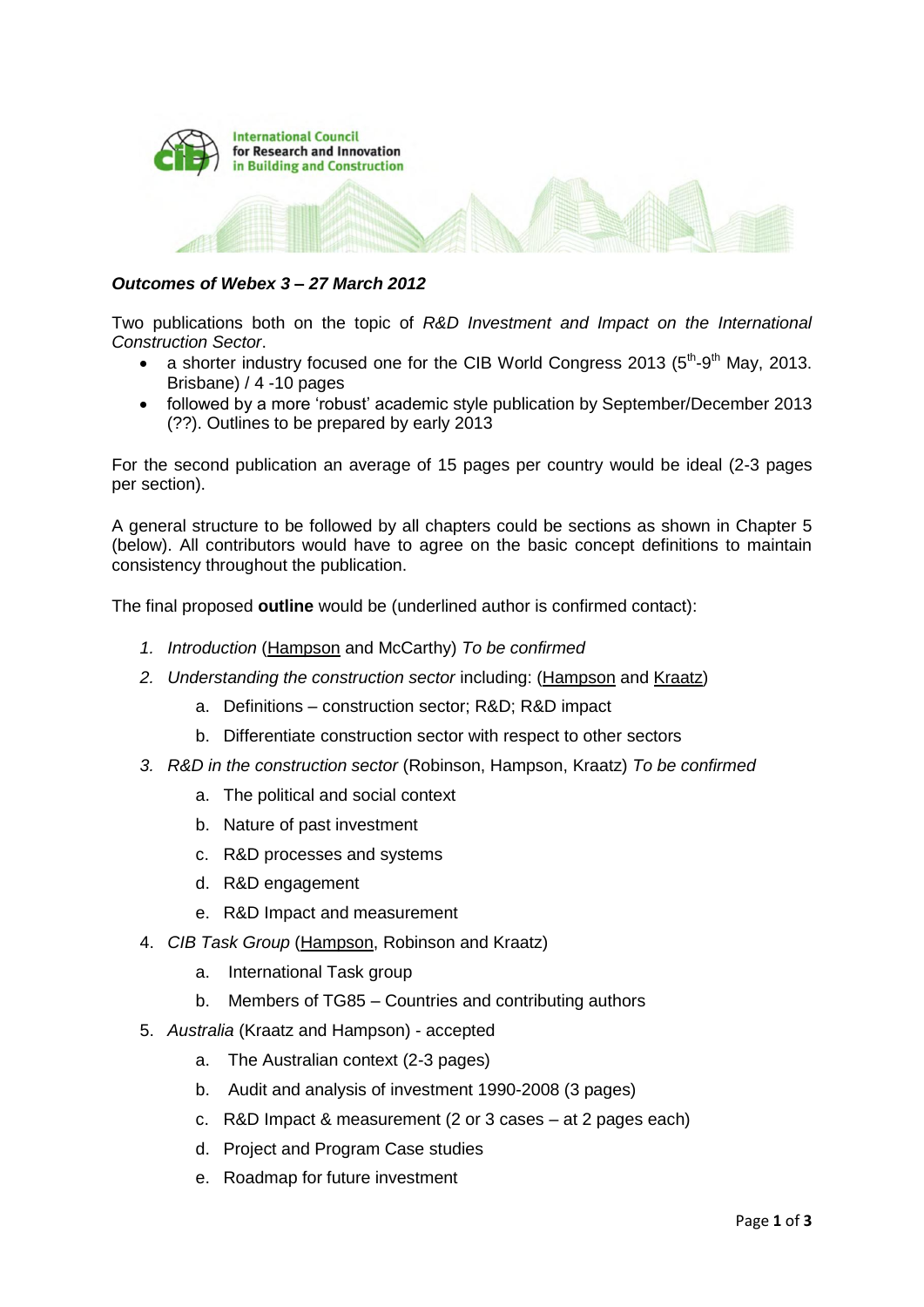- f. Lessons learned
- 6. *Canada* (Robinson) *To be confirmed*
- 7. *Denmark* (Haugbolle) *To be confirmed*
- 8. *Finland* (Nenonen, Airaksinen, Mikkonen, Lehtiranta) *To be confirmed*
- 9. *France* (Bougrain, Bourdeau ) accepted
- 10. *Ireland* (Thomas) accepted
- 11. *India* (Kashikar) *To be confirmed*
- 12. New Zealand (BRANZ, Constructing Excellence NZ) *To be confirmed*
- 13. *People's Republic of China* (Shen, Dongping) *To be confirmed*
- 14. *Portugal* (Branco) *To be confirmed*
- 15. *South Africa* (Milford, Ngzowana) *To be confirmed*
- 16. *Sweden* (Kadefors, Broechner) accepted
- *17. The Netherlands* (Dewulf, Noordenhaven, Van Egmond-de Wilde de Ligny) *To be confirmed*
- 18. *UK* (Ward, Constructing Excellence UK, Peter Barrett) *To be confirmed*
- 19. *USA (*Sarah Slaughter, Bob Tatum, NIST, Shyam Sunder)*To be confirmed*
- 20. Brazil (Sao Paulo rep, CIB Board Member: Vahan Agopyan)*To be confirmed*
- 21. Italy (CIB board member: Roberto Vinci) *To be confirmed*
- 22. Germany (CIB board member: Thomas Morzeck)
- 23. Spain (To be confirmed)
- 24. Japan To be confirmed (CIB Board Member: Hiroshi Ito)
- 25. *Lessons Learned* (Hampson and Kraatz)
	- a. For Industry
	- b. For Funding Agencies
	- c. For Researchers/Research Organisations
- 26. *Conclusions*

## **Follow up actions**

- Frédéric will make the first contact with Luc Bourdeau (ECTP secretary) regarding the France-Europe chapter and will be followed by an email from Keith
- Frédéric will coordinate the France-Europe Chapter and talk to other colleagues that might be interested in contributing to the chapter
- Keith will meet with CIB Board Members that might be interested from Brazil, Japan and Italy
- Keith will contact BRANZ, Constructing Excellence NZ, UK and US possibilities.

## **Meeting calendar**

- Tuesday, 5<sup>th</sup> June 2012
- Tuesday,  $7<sup>th</sup>$  August 2012